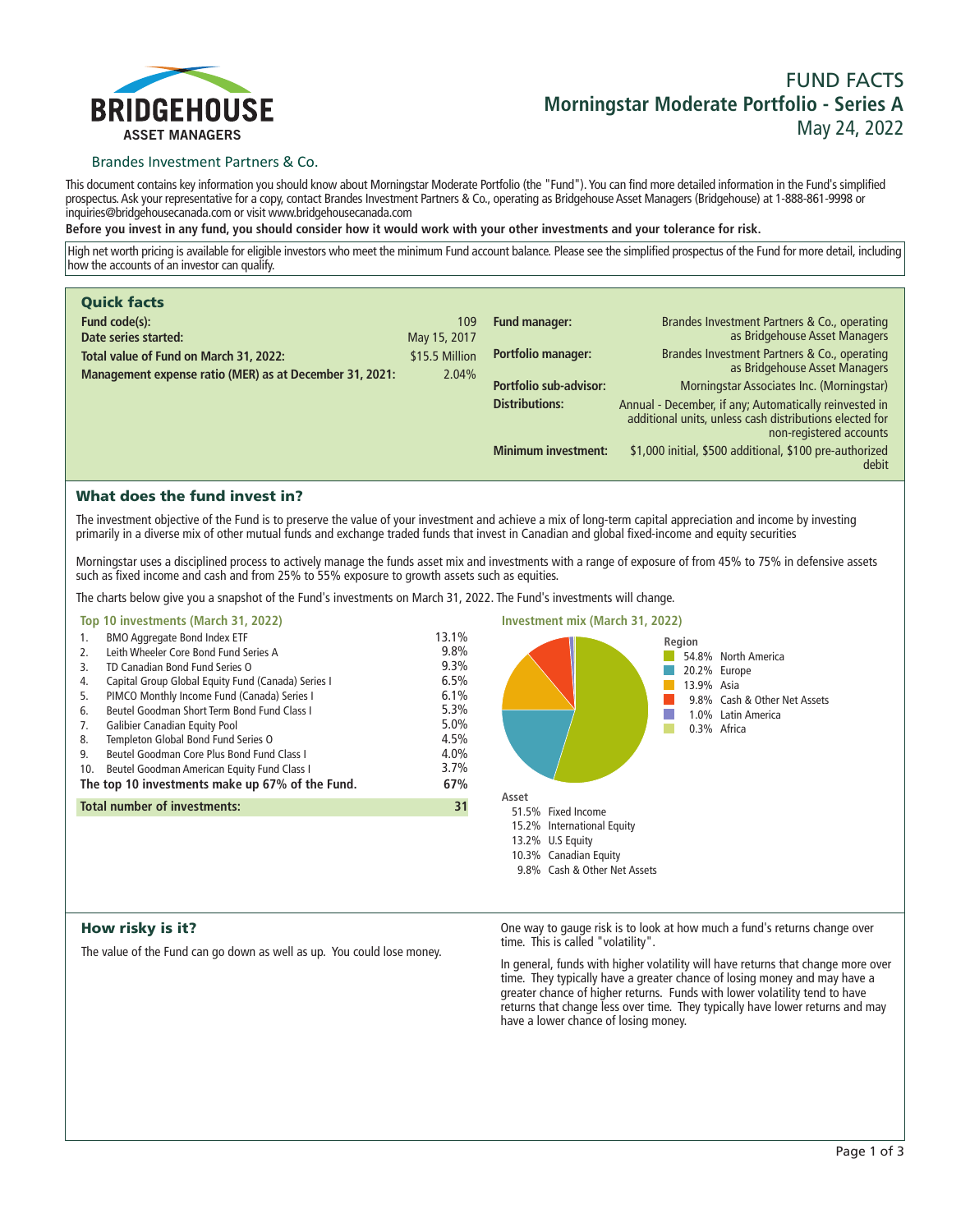

**For more information about the risk rating and specific risks that can affect the Fund's returns, see the Risk section of the Fund's simplified prospectus.**

**Like most mutual funds, this Fund does not have any guarantees. You may not get back the amount of money you invest.**

#### **Risk rating**

ASSET MANAGERS

BRIDGEHOUSE

**Bridgehouse has rated the volatility of this Fund as Low to Medium.**

**This rating is based on how much the fund's returns have changed from year to year. It doesn't tell you how volatile the fund will be in the future. The rating can change over time. A fund with a low risk rating can still lose money.**



## How has the fund performed?

**This section tells you how Series A units of the Fund have performed over the past 4 years. Returns are after expenses have been deducted. These expenses reduce the Fund's returns.**

**No guarantees**

#### **Year-by-year returns**

**The bar chart shows the Fund's Series A units annual performance for each of the years shown. The Fund dropped in value once in 4 years. The range of returns and change from year to year can help you to assess how risky the Fund has been in the past. It does not tell you how the Fund will perform in the future.**



#### **Best and worst 3-month returns**

**This table shows the best and worst returns for Series A units of the Fund in a 3-month period over the past 4 years. The best and worst 3-month returns could be higher or lower in the future. Consider how much of a loss you could afford to take in a short period of time.**

|                    | <b>Return</b> | 3 months ending | If you invest \$1,000 at the beginning of the period |
|--------------------|---------------|-----------------|------------------------------------------------------|
| <b>Best return</b> | 9.3%          | June 30, 2020   | Your investment would rise to \$1,093                |
| Worst return       | -8.6%         | March 31, 2020  | Your investment would drop to \$914                  |

#### **Average return**

**If you invested \$1,000 in the Series A units of this Fund on the day the Series was established it would be worth \$1,119 as of March 31, 2022. This represents an annual compound rate of return of +2.3%.**

| Who is this fund for?                                                                                                                                                                                                                                                                                                                                                        | A word about tax                                                                                                                                                                                                                                                                                                                                                                                                                                                                       |
|------------------------------------------------------------------------------------------------------------------------------------------------------------------------------------------------------------------------------------------------------------------------------------------------------------------------------------------------------------------------------|----------------------------------------------------------------------------------------------------------------------------------------------------------------------------------------------------------------------------------------------------------------------------------------------------------------------------------------------------------------------------------------------------------------------------------------------------------------------------------------|
| • This Fund is suitable for investors who are long-term investors and who<br>wish to add the income potential and appreciation potential of fixed<br>income and equity mutual funds and exchange traded funds to their<br>portfolio.<br>This Fund is not suitable as a short term investment or for an investor who<br>cannot tolerate a low to medium degree of volatility. | In general, you'll have to pay income tax on any money you make on a fund.<br>How much you pay depends on the tax laws where you live and whether or not<br>you hold the Fund in a registered plan, such as a Registered Retirement<br>Savings Plan or a Tax-Free Savings Account.<br>Keep in mind that if you hold your fund in a non-registered account, any fund<br>distributions are included in your taxable income, whether you receive them in<br>cash or have them reinvested. |
|                                                                                                                                                                                                                                                                                                                                                                              |                                                                                                                                                                                                                                                                                                                                                                                                                                                                                        |

## How much does it cost?

**The following tables show the fees and expenses you could pay to buy, own and sell Series A units of the Fund. The fees and expenses - including any commissions can vary among each series of a fund and among funds. Higher commissions can influence representatives to recommend one investment over another. Ask about other funds and investments that may be suitable for you at a lower cost.**

#### **1. Sales charges**

**There is only one sales charge option when you buy this Series of units of this Fund.**

| Sales charge option    | What you pay                           |                                            | <b>How it works</b>                                                                                                                                                                               |
|------------------------|----------------------------------------|--------------------------------------------|---------------------------------------------------------------------------------------------------------------------------------------------------------------------------------------------------|
|                        | in per cent $(\% )$                    | in dollars $($ \$ $)$                      |                                                                                                                                                                                                   |
| Front-end sales charge | 0% to 5% of the amount you<br>purchase | \$0 to \$50 for each<br>\$1,000 investment | The sales charge is decided by you and your representative<br>at the time of purchase. It is deducted from the amount you<br>invest and is paid to your representative's firm as a<br>commission. |